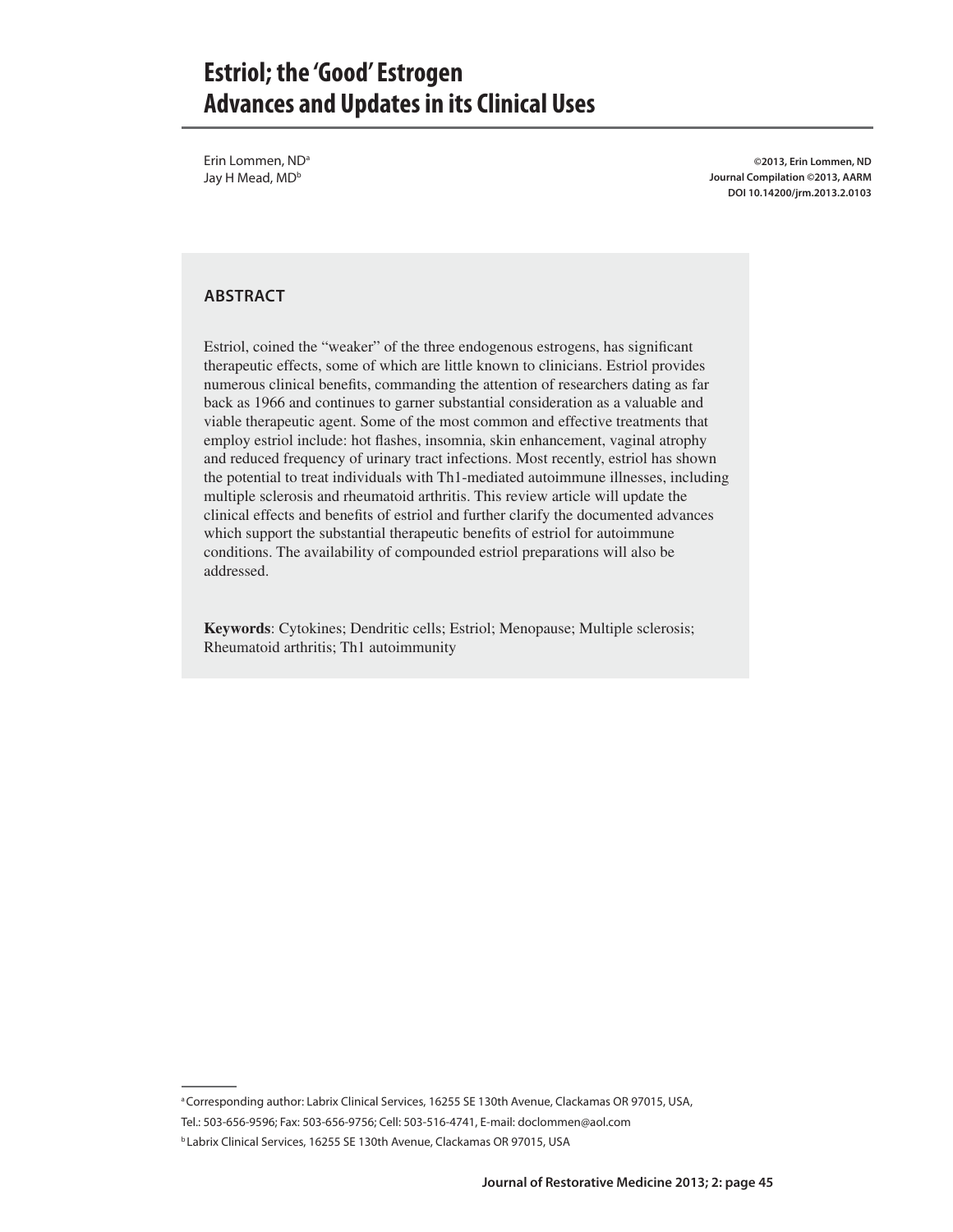# **INTRODUCTION**

Due to the well-known and documented risks associated with estradiol (E2), estriol (E3) has long piqued the interest of researchers and clinicians.<sup>1</sup> For decades, E3 has proven its efficacy in the successful management of menopausal symptoms.<sup>2</sup> What none of these early pioneers could have predicted however, was that treatment with E3 would provide breakthroughs as an agent in the treatment of Th1 mediated autoimmune disease. E3, for its protective and clinically beneficial actions, is considered a cornerstone in the repertoire of bio-identical hormone therapies (BHT). E2, the well-known, well-studied, and most prescribed form of estrogen, is usually referred to synonymously with estrogen, due to its stronger actions and ubiquitous familiarity as the common estrogen-replacement therapy (ERT). However, E3 is unique as an "*estrogen*" due to its antagonistic effects on E2 in breast tissue.3 Dr. H. M. Lemon, University of Nebraska Medical Center in Omaha, noted throughout his extensive investigative career that women who developed breast cancer had significantly lower levels of E3 than women who did not develop breast cancer.<sup>4, 5</sup> Lemon also reviewed six studies which found that the estrogen quotient (EQ) was higher in populations with a lower risk of breast cancer. Lemon further elucidated that E3 had a place in both the treatment of menopausal women and for the prevention of mammary carcinoma.<sup>6</sup> These findings and others have become even more important and relevant following the release of the Women's Health Initiative (WHI) in  $2002$ ,<sup>7</sup> which revealed significant and dangerous health risks associated with hormone replacement therapy (HRT). This raised concerns with conventional ERT and HRT, and resulted in a dramatically raised consciousness and increased awareness in patients with breast cancer and for women in general, and further emphasized the need for hormone therapies with little or fewer risks.

## **BACKGROUND**

#### **PHYSIOLOGY OF ESTROGENS**

Estrogens are steroid hormones present in both men and women, but present at significantly higher levels in women of reproductive age. There are three naturally occurring estrogens in women: estrone (E1), E2, and E3.<sup>8</sup> The developing follicles in the ovaries are responsible for producing the majority of the estrogens. There is also evidence that some estrogens are formed by the liver, adrenal glands, muscle tissue and fat cells through conversion of  $C_{19}$  precursors to  $C_{18}$ steroids by aromatase.<sup>9</sup> Adipose tissue expression of aromatase increases with body weight and increasing age, thus is of concern in in post-menopausal women.<sup>9</sup> Synthesis of estrogens occurs in the theca interna cells of the developing ova, and is accomplished through conversion of androstenedione from cholesterol.<sup>10,</sup>  $11$  E2 can be converted to E1 and E3. E1 can be converted to E2 or E3. However, E3 is not interconvertible and hence, does not result in an increase of either of the other two estrogens (Figure 1).



**Figure 1:** Interconversion of the three naturally occurring estrogens. Estrone (E1) and estradiol (E2) can be converted to all three forms, but estriol (E3) is not interconvertible

#### **ESTROGEN QUOTIENT**

Lemon observed a relationship between the protective effects of E3 and the relative presence of the other two estrogens.12 He developed a mathematical formula, which he termed the estrogen quotient (EQ). The EQ is a ratio designed to assess risk for reproductive tissue that would be vulnerable to the proliferative influences of E2. The quotient formula is:  $E3/(E1 + E2)$ . Lemon arrived at this via his understanding that the sum of the potentially riskier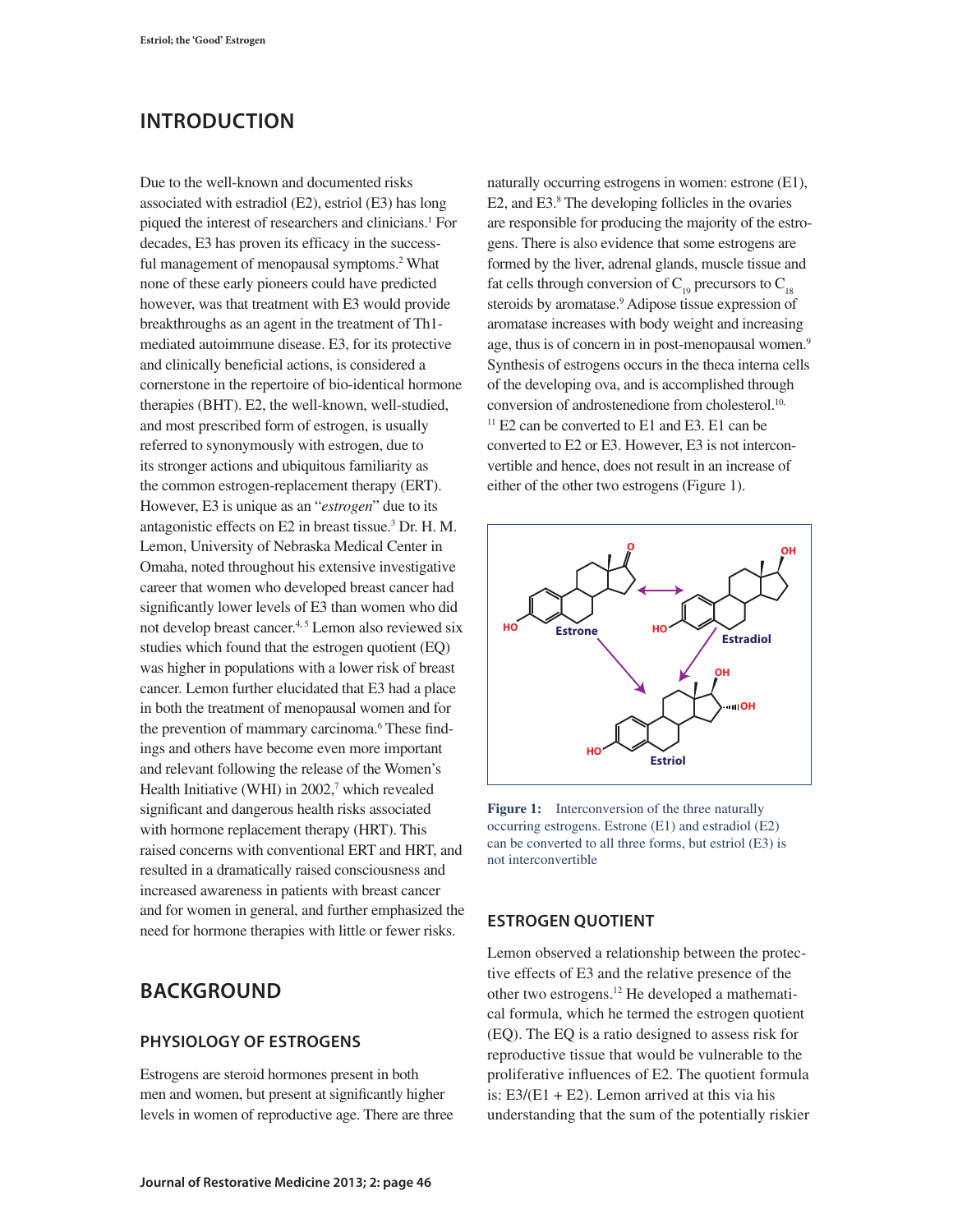estrogens E1 and E2 (proliferative or carcinogenic estrogens) could be modified and/or overridden by the presence of "*enough*" E3. Although not a validated measure, the EQ may provide a laboratory measure to predict a woman's risk and aid in monitoring the success of a patient's therapies designed to alter her estrogen status. The optimal ratio for the breast tissue protection has been established as an  $EQ > 1.5<sup>13</sup>$  International studies also document the ratio of E3 to the other estrogens in Asian women, and compares this quotient to North American women both in follicular and luteal phases. The findings demonstrate considerably higher EQs in Asian women, consistent with the lower rates of breast cancer in corresponding areas of Asia.14

## **SUCCESSFUL MANAGEMENT OF MENOPAUSAL SYMPTOMS**

E3 has been successfully employed for decades to address the symptoms of menopause, including the safe and effective management of hot flashes, night sweats, insomnia, and genital atrophy.<sup>15, 16</sup> There is a substantial body of literature that explores the concern of endometrial hyperplasia, the unwanted growth of the uterus lining, which is a known risk of E2 supplementation with E3 use. In all of the studies reviewed, the use of E3 as a therapeutic agent did not increase the risk of endometrial or ovarian cancers, nor did it cause endometrial hyperplasia. $1, 17, 18$  Of additional note, E3 has been reported to lower blood pressure and improve lipid metabolism.19 A further application of E3 that needs more exploration is for the treatment of uterine prolapse due to loss of pelvic floor integrity. One study revealed promising beneficial results when E3 was added to the rehabilitation protocol.20

### **AUTOIMMUNITY AND IMMUNE MODULATION**

Endogenous E3 levels during pregnancy being up to four times higher than in non-pregnant women has a positive impact on modulating immunity and improving symptoms of some autoimmune conditions, including multiple sclerosis (MS) and rheumatoid arthritis (RA).<sup>21</sup> Sex hormones have been linked to differences in prevalence of autoimmune diseases such as MS between genders. MS is more prevalent in women than in men, possibly

due to a protective effect offered by testosterone. In women, during late pregnancy, there is a decrease in disease severity when estriol levels are highest, suggesting that estriol may offer some degree of protection in women.<sup>22</sup>

Although clinical evidence in patients suffering from autoimmune diseases is lacking, several *in vitro* and *in vivo* studies have investigated the relationship between estrogens and auto-immune disease. Jansson *et al*. reported the modulation of the course of chronic, relapsing encephalomyelitis (EAE) in a mouse model by E2 and E3.23 Castrated female mice were challenged with myelin basic protein (MBP) and developed EAE, a condition very similar to MS in humans. Treatment of MBPchallenged mice with either E2 or E3 displayed a significant delay in the onset of EAE. Also noted in this study was the major advantage of the utilization of E3 over E2 due to an additional delaying of disease onset by 1 week versus 4 weeks. Furthermore, the investigators noted the suppression of collageninduced arthritis (CIA) by E2 and E3 treatments. These findings reveal potential promise for ameliorating Th1-cell-dependent autoimmune diseases (MS and RA) with these estrogens.

The pursuit of further validity and scientific understanding of E3's actions as a beneficial therapy then turned to a more intricate look at how the estrogen acts and behaves. Overstimulation of the Th1 helper cell and/or Th17 population is what ultimately leads to autoimmune diseases such as MS and RA.24 In 1999, Kim *et al*. dissected the T-lymphocyte system to evaluate the cause of this over-activation.25 Utilizing an EAE mouse model, the researchers demonstrated a significant increase in Th2 cytokine interleukin (IL)-10 production in the E3-treated mice compared with the placebo group. Th2 lymphocytes suppressed the immune response and provided a balance between Th1 immune stimulation within the lymphocyte populations. IL-10 is the mediating cytokine produced by the Th2 cells. Taken together, the results of these studies suggest that, due to estriol's impact on modulating immunity, E3 therapy at concentrations observed during pregnancy, may be a potential treatment modality for Th1-mediated autoimmunity.

A successful attempt to further elucidate the role of E3 and its mechanism of action for immune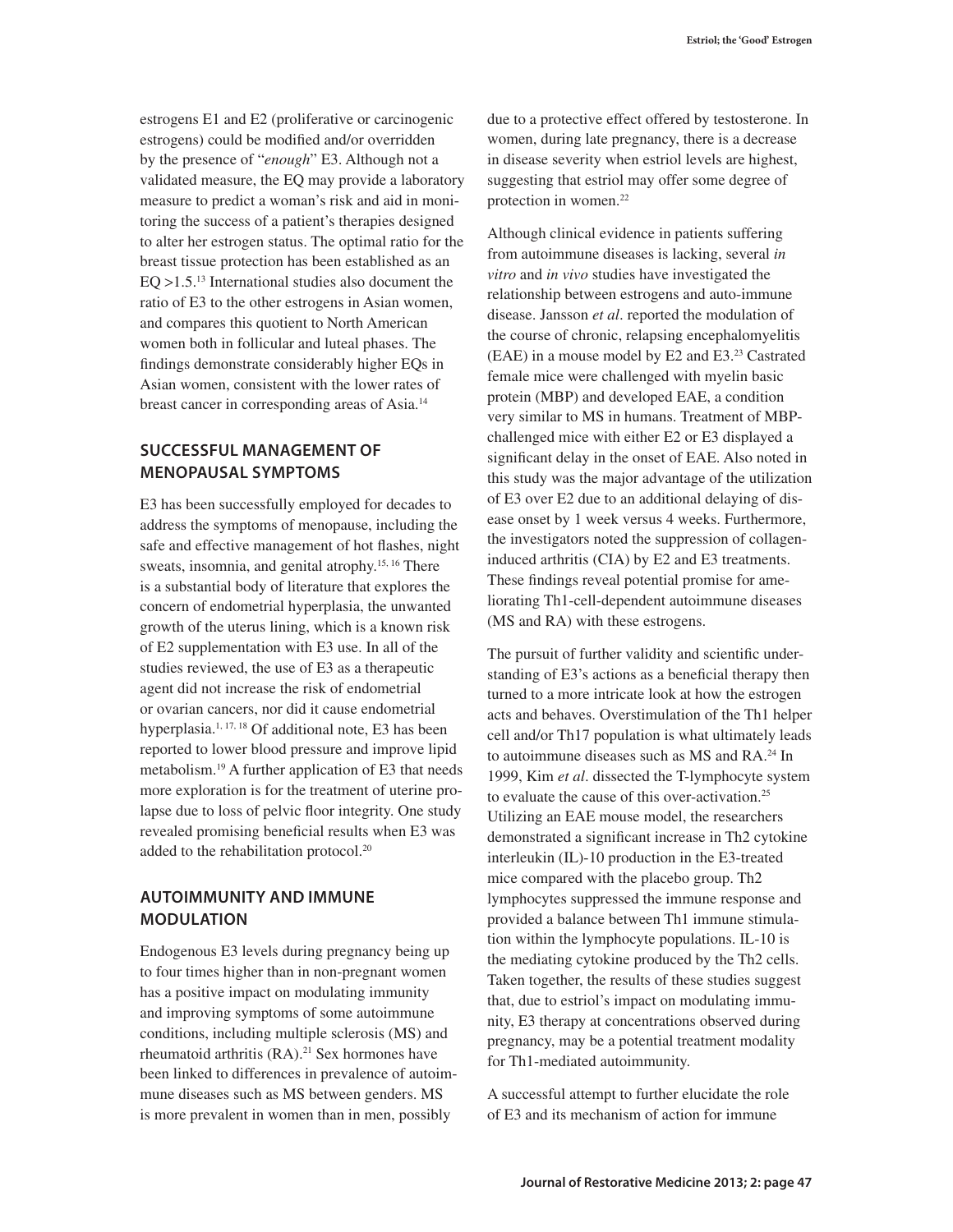modulation was achieved by Papenfuss *et al*. 26 This research team exposed dendritic cells (DCs) to E3 *in vitro* and infused them into mice prior to the induction of EAE. DCs are myeloid in origin and play a major role in the differentiation of Th1 and Th2 cells and hence have great impact on their host's immune function. This particular research aimed its focus on the activation of T-cells and found that E3 provided protection against the development of EAE in the mice administered exposed DCs. This finding further expands our understanding of E3 and its benefits to now include an effect on DCs.

Zang *et al.*<sup>27</sup> evaluated the effect of pregnancy levels of E3 on *in vitro* T-cell function of peripheral blood monocytes (PBMCs) isolated from seven MS patients.<sup>27</sup> Transmigration and nuclear factor (NF)-κB production are components of the inflammatory cascade and cell destruction associated with autoimmune conditions such as MS. This study suggested that transmigration and NF-κB was inhibited by pregnancy levels of E3. This observation highlighted that E3's clinical impact on autoimmunity may be accomplished by attenuating the inflammatory cascade and preserving cellular integrity.

Further revelations about E3 and its potential benefits were noted by researchers reported on a study analyzing mouse microglia (CNS immune defense function).28 It was observed that when activated, these microglia produced nitric oxide (NO) and tumor necrosis factor (TNF)- $\alpha$ . NO and TNF- $\alpha$ can be toxic to myelin-producing oliogodendrocyte cells. EAE and MS are diseases associated with the loss of myelin. These researchers demonstrated that by introducing E3, E2 or progesterone into cell cultures, the production of NO and TNF- $\alpha$  by the microglia was inhibited. The dosage of these hormones mimicked the levels produced during pregnancy. These results suggested that E3 inhibits microglia cell activation which may result in a decrease the severity of multiple sclerosis symptoms.

The first human trial using estriol in non-pregnant women diagnosed with relapsing remitting MS (RRMS) by Sicotte *et al.* in 2002, was highly encouraging.23 All of the women who were given 8 mg of E3 daily, had a reduction in the number and volume

of gadolinium-enhancing lesions in the brain (a *gadolinium*-*enhanced lesion* appears on an MRI scan as a bright spot and is an indication of active inflammation). Enhancing lesions are known to represent active white matter destruction. When the E3 dosing was withdrawn, the enhancing lesions returned to pretreatment activity. PMBCs collected from these subjects were evaluated by intracellular cytokine staining and cytometrically for IL-2, IL-4, IL-5, IL-10, TNF-α and IFN-γ. 28 The stimulated PMBCs displayed significant increases in IL-5 and IL-10 and decreased TNF-α; meaning inflammatory parameters were reduced while stabilization of the immune defenses were enhanced. These changes correlated with reduction in the MRI enhancing lesions in the patients with RRMS. These observations confirmed a shift from Th1 to Th2 immunity in females taking E3 with RRMS, which appeared to be protective in MS patients. These results suggested that providing women with doses of estriol, equivalent to those during pregnancy, may be a novel strategy in multiple sclerosis and may have relevance to other autoimmune diseases. More recently, it has been postulated that men may also respond similarly to E3 therapy, however, to date only studies in animals have investigated effects on males.<sup>29</sup>

The growing body of literature provides evidence of the potential beneficial effects of E3 as a therapeutic agent for autoimmunity. In 2009, Gold and Voskuhl summarized their findings and provided a review of the medical literature related to the treatment of MS.<sup>30</sup> In addition to evidence related to the favorable shifts in the immune response when treated with E3, the authors discuss the *in vitro*  and *in vivo* neuroprotective benefits of E3 and E2 in the mouse EAE model, in which neuroprotection extends to protection of neurons by decreasing apoptosis, preserving elecrophysiologic function<sup>31, 32</sup> and preventing excitotoxicity, $33, 34$  and protecting oligodendrocytes against cytotoxicity.35, 36 The neuroprotective benefits of these estrogens are also evident in animal models of Parkinson's disease, cerebellar ataxia, late onset leukodystrophy, stroke, and spinal cord injury.37, 38 This is most often due to reduced apoptosis. Animal studies have also provided additional evidence of the trophic effects on pyramidal cells in the hippocampus.<sup>39, 40</sup> Ziehn *et al*. demonstrated prevention of the loss of hippocampal synaptic transmission by E3 in the EAE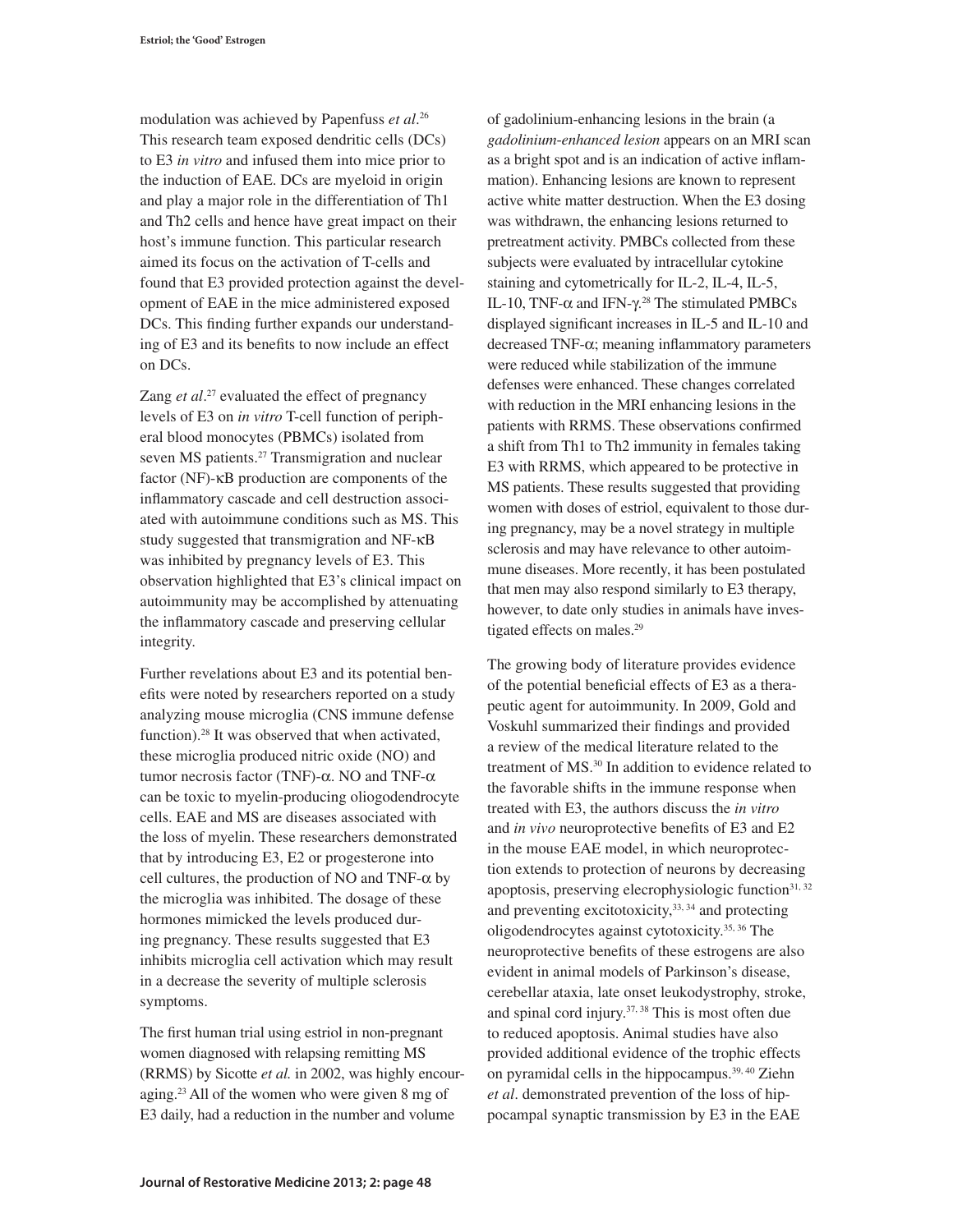model E3 treatment protected rodent hippocampal cornu ammonis 1 by maintaining pre- and postsynaptic protein levels and preserving synaptic transmission.<sup>41</sup> These results are of importance as loss of hippocampal synaptic transmission is postulated to be a primary factor in impaired learning and memory loss in MS patients. It is expected that more conclusive evidence will be afforded by ongoing phase II/III trials of estrogens in MS patients.

#### **BONE DENSITY**

Whether or not E3 provides adequate protection for bone density health remains controversial. Interestingly, oral E3 is the most preferred prescription for climacteric women in Japan. It has been approved as a treatment for osteoporosis under the Japanese national medical insurance coverage.<sup>19</sup> Kika *et al*. compared E3 to conjugated equine estrogens (CEE) for bone loss and lipid metabolism.19 These results clearly demonstrated the overall benefits of E3 for these purposes. The study revealed equal benefits from E3 and CEE, with both demonstrating a clear effect of increasing bone mass density (BMD). However, E3 produced fewer adverse events of uterine bleeding and, unlike CEE did not elevate triglycerides.<sup>19</sup>

#### **SAFETY**

E3 presents itself as a safe and effective therapy which affords many benefits, without the risk of conventional ERT. Although use of E3 may not be as prevalent as conventional ERTs, it is important to note that, to date, no adverse effects of E3 have been reported to the FDA. The authors of a 5-year prospective study analyzing the application of estriol succinate to treat patients with climacteric complaints concluded with the following, "estriol succinate is accordingly a very effective and well tolerated preparation against climacteric complaints, exerting no significant side effects."28 This study included 911 patients for a period of 5 years, which translated to 2007 "treatment" years. The incidence of all complications was not increased by estriol succinate, but was in fact, even lower than expected. Endometrial and ovarian cancers were not seen. Two mammary cancers occurred during this period, however, they were unlikely related to treatment.<sup>21</sup> Emboli, myocardial infarction, cerebrovascular

and liver-gall bladder complications did not occur during the E3 treatment. Although the overall risks of E3 therapy for MS compares most favorably with the current pharmaceuticals, e.g., IFNβ and Glatiamer, which produce significant systemic side effects, there is still the question of increased infectious disease risk. Robinson and Klein make this point in their review article.<sup>42</sup> They suggested that the suppression of cellular immunity which naturally occurs during pregnancy as a result of E3 immune modulation may put women at greater risk of influenza and malaria. The overall impact or manifestation of this risk to MS patients should surface during the ongoing phase II/III clinical trials and is worthy of further consideration. Longer term studies to follow patients on E3 treatment beyond 5 years is warranted to provide further information on its safety profile as treatment duration may increase with increased longevity.

# **CONCLUSION**

E3 is an alternative option to other HRTs for the effective management of menopausal symptoms and may provide clinical benefits equal to or exceeding that of CEEs or E2 without significant risk . E3 may be an effective immune modulator due to its ability to shift the pathological Th1 responses toward immune down-regulation by the Th2 arm of the immune system. For this reason, E3 warrants consideration for clinical application in the treatment of Th1 autoimmune diseases such as MS. The ongoing phase II/III clinical trials are expected to further clarify E3s role and safety in treating MS patients. Furthermore, as suggested by the body of research reviewed, E3 appears to hold great promise as a potential therapy for numerous other autoimmune conditions yet to be explored.

E3 is currently available to practitioners through compounding pharmacies thus securing its appropriate place in the bio-identical hormone formulary.

### **AVAILABILITY OF E3 IN THE UNITED STATES**

In recent years there has been an increase in demand and popularity of compounded bio-identical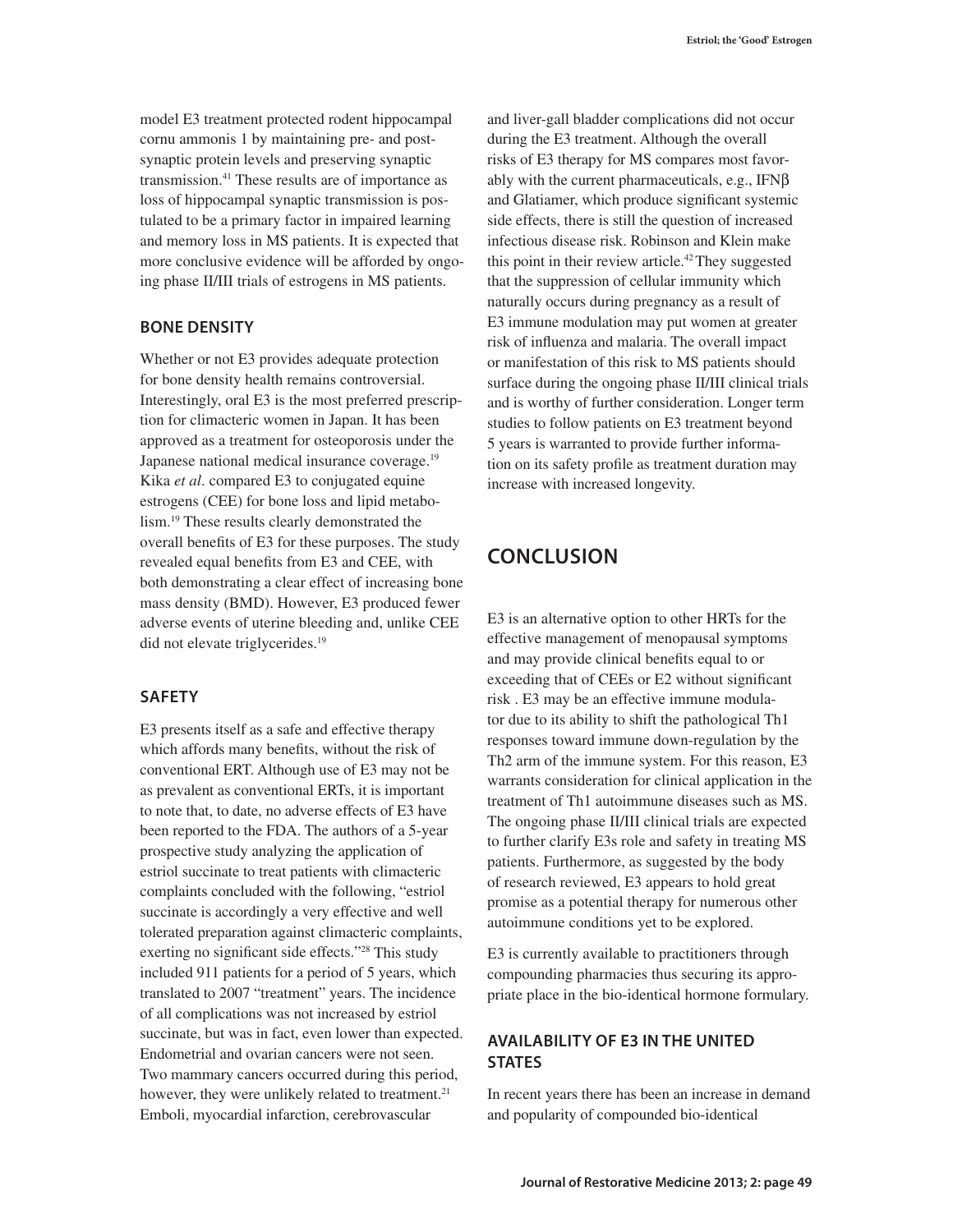hormone replacement therapy (BHRT). This may be due, in part, to public awareness of side effects associated with prescription drugs such as Provera and others, and may also reflect increased consumer initiative in relation to their own health and well-being. E3 is available on prescription through a compounding pharmacy in the United States; however, there has been confusion with respect to its availability due to issuance of FDA letters to selected compounding pharmacies stating "no drug product containing E3 has been approved by the FDA and the safety and effectiveness of E3 is unknown."43 In the letter, the FDA claimed the compounding of E3 was illegal and warned against claims of safety and efficacy. Also the FDA challenged the use of the term "bio-identical" claiming it has no accepted medical definition. In 2009, the FDA clarified its position stating that a ban was not imposed, rather, the FDA "respects a healthcare provider's decision that his or her patient should receive estriol."44

The IACP responded to the political climate with rational facts and maintained the availability of E3.45 At present, compounding pharmacies provide E3 preparations and cite the following:

1. In a press conference, the FDA admitted to not receiving a single report of an adverse event related to E3.

- 2. E3 has a USP monograph. To compound E3 pursuant to a valid prescription is consistent with USP standards chapters 795 and 1075, Pharmacy Compounding Accreditation Boards' standards and state pharmacy law.
- 3. E3 has been used in Europe and Asia for many years. Its use is well supported in the medical literature. Loyd vs. Allen Jr., RPh reports that there are 39 approved E3 containing products in Europe and Asia, two produced by Wyeth: Cyclo-Menorette and Estriolsalbe (sold in Germany).46
- 4. The use of the term "bio-identical" describes precisely the nature of E3. It is human identical. FDA-registered manufacturers use the term on their websites to describe FDA-approved estrogen and progesterone products.

Furthermore, an E3 product is currently in phase III clinical trials at UCLA under the supervision of Dr. Rhonda Voskuhl as a therapeutic agent in the treatment of MS.

### **CONFLICT OF INTEREST STATEMENT**

Dr Lommen and Dr Mead have formulated for and are minority shareholders in a company which has products that contain estriol; Kajarin Inc.

## **REFERENCES**

- 1. Lemon HM, Wotiz HH, Parsons L*, et al*. Reduced estriol excretion in patients with breast cancer prior to endocrine therapy. *J Am Med Assoc*. 1966;196: 1128–36.
- 2. Head K. Estriol: safety and efficacy. *Alt Med Rev.* 1998;3:101–13.
- 3. Bergink EW. Oestriol receptor interactions: their biological importance and therapeutic implications. *Acta Endocrinol Suppl* (Copenh). 1980;233:S9–16.
- 4. Lemon HM, Foley JF. Estrogens and risk of breast cancer. *J Am Med Assoc*. 1987;257:2165–6.
- 5. Lemon HM. Patholphysiologic consideration in the treatment of menopausal patients with oestrogens; the role of oestriol in the prevention of mammary carcinoma. *Acta Endrocinol Suppl* (Copenh). 1980;233:17–27.
- 6. Lemon HM. Experimental basis for multiple primary carcinogenesis by sex hormones: a review. *Cancer*. 1977;40(4 Suppl):1825–32.
- 7. Rossouw JE, Anderson GL, Prentice RL, *et al*. Risks and benefits of estrogen plus progestin in healthy postmenopausal women: principal results from the Women's Health Initiative randomized controlled trial. *J Am Med Assoc*. 2002;288:321–33.
- 8. Gruber CJ, Tschugguel W, Schneeberger C, Huber JC. Production and actions of estrogens. *N Engl J Med*. 2002;346:340–52.
- 9. Nelson LR, Bulun SE. Estrogen production and action. *J Am Acad Dermatol*. 2001;45(3):S116–24.
- 10. Speroff L. *Clinical Gynecologic Endocrinology and Infertility*. Philadelphia, PA: Lippincott Williams & Wilkins, 2005.
- 11. Ganong WF. *Review of Medical Physiology*. 22nd ed. Stamford, CT: Appleton & Lange, 2005.
- 12. Lemon HM, Kumar PF, Peterson C, *et al*. Inhibition of radiogenic mammary carcinoma in rats by estriol or tamoxifen. *Cancer.* 1989;63:1685–92.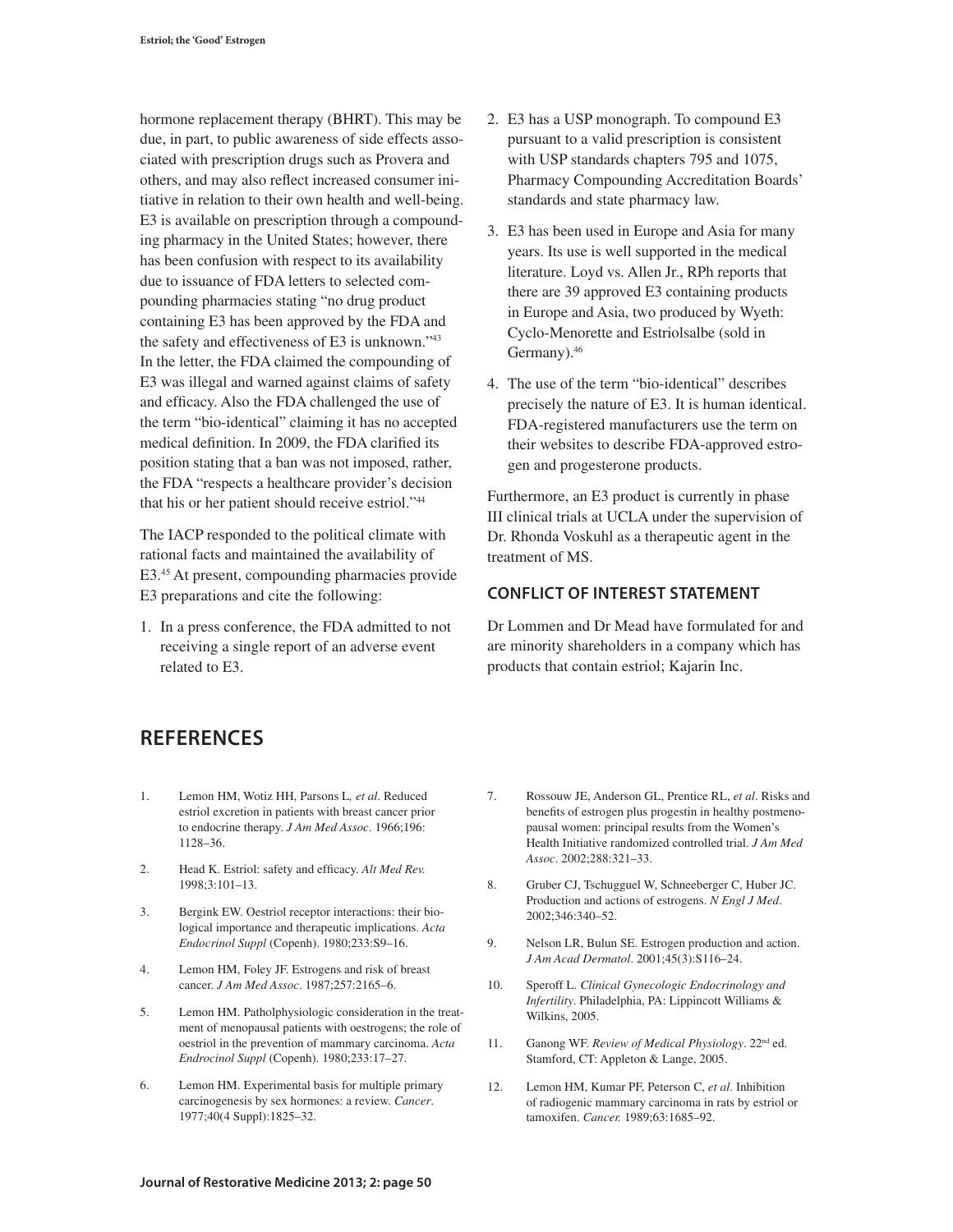- 13. Lemon HM, Parsons L. Reduced estriol excretion in patients with breast cancer prior to endocrine therapy. *J Am Med Assoc*. 1966;196:1128–36.
- 14. MacMahon B, Cole P, Brown JB, *et al*. Oestrogen profiles of Asian and North American women. *Lancet.* 1971;2(7730):900–2.
- 15. Yang TS, Tsan SH, Chang SP, *et al.* Efficacy and safety of estriol replacement therapy for climacteric women. *Zhonghua Yi Xue Za Zhi* (Taipei). 1995; 55:386–91.
- 16. Takahashi K, Manabe A, Okada M, *et al*. Efficacy and safety of oral estriol for managing postmenopausal symptoms. *Maturitas*. 2000;34:169–77.
- 17. Vooijs GP, Geurts TB. Review of the endometrial safety during intravaginal treatment with estriol. *Eur J Obstet Gynecol Reprod Biol*. 1995;62:101–6.
- 18. Cheury AC, Speck NM, de Moura KF, *et al*. Efficacy of vaginal use of topical estriol in postmenopausal women with urogenital atrophy. *Clin Exp Obstet Gynecol.* 2011;38:143–5.
- 19. Kika G, Izumi S, Mori A, *et al*. Beneficial aspect of oral estriol as hormone replacement therapy: consideration on bone and lipid metabolism. *Tokai J Exp Clin Med*. 2009;34:92–8.
- 20. Capobianco G, Donolo E, Borghero G, *et al*. Effects of intravaginal estriol and pelvic floor rehabilitation on urogenital aging in postmenopausal women. *Arch Gynecol Obstet.* 2012;285:397–403.
- 21. Soldan SS, Alvarez Retuerto AI, Sicotte NL, Voskuhl RR. Immune modulation in multiple sclerosis patients treated with the pregnancy hormone estriol. *J Immunol*. 2003;171(11):6267–74.
- 22. Voskuhl RR, Palaszynski K. Sex hormones in experimental autoimmune encephalomyelitis: Implications for multiple sclerosis. *Neuroscientist*. 2001;7:258–70.
- 23. Sicotte NL, Liva SM, Klutch R, *et al*. Treatment of multiple sclerosis with the pregnancy hormone estriol. *Ann Neurol.* 2002;52:421–8.
- 24. Damsker JM, Hansen AM, Caspi RR. Th1 and Th17 cells. *Ann NY Acad Sci*. 2010;1183:211–21.
- 25. Kim S, Liva SM, Dalal MA, *et al.* Estriol ameliorates autoimmune demyelinating disease: Implications for multiple sclerosis. *Neurology.* 1999;52:1230–8.
- 26. Paperfuss TL, Powell ND, McClain MA, *et al*. Estriol generates tolerogenic dendritic cells in vivo that protect against autoimmunity. *J Immunol*. 2011;186: 3346–55.
- 27. Zang YC, Halder JB, Hong J, Rivera, VM, Zhang JZ*.* Regulatory effects of estriol on T cell migration and cytokine profile: Inhibition of transcription factor NF-κB*. J Neuroimmunol*. 2002;124:106–14.
- 28. Lauritzen C. Results of a 5 year prospective study of estriol succinate treatment in patients with climacteric complaints. *Horm Metab Res*. 1987;19:579–84.
- 29. Palaszynski KM, Liu H, Loo KK, *et al.* Estriol treatment ameliorates disease in males with experimental autoimmune encephalomyelitis: Implications for multiple sclerosis. *J Neuroimmunol.* 2004;149(1–2):84–9.
- 30. Gold SM, Voskuhl RR. Estrogen treatment in multiple sclerosis*. J Neurol Sci* 2009;286:99–103.
- 31. Sribnick EA, Ray SK, Nowak MW, Li L, Banik NL. 17beta-estradiol attenuates glutamate-induced apoptosis and preserves electrophysiologic function in primary cortical neurons. *J Neurosci Res*. 2004;76(5):688–96.
- 32. Zhao L, Wu TW, Brinton RD. Estrogen receptor subtypes alpha and beta contribute to neuroprotection and increased Bcl-2 expression in primary hippocampal neurons. *Brain Res*. 2004;1010(1–2):22–34.
- 33. Pawlak J, Brito V, Kuppers E, Beyer C. Regulation of glutamate transporter GLAST and GLT-1 expression in astrocytes by estrogen. *Brain Res Mol Brain Res*. 2005;138(1):1–7.
- 34. Liang Z, Valla J, Sefidvash-Hockley S, Rogers J, Li R. Effects of estrogen treatment on glutamate uptake in cultured human astrocytes derived from cortex of Alzheimer's disease patients. *J Neurochem*. 2002;80(5):807–14.
- 35. Cantarella G, Risuglia N, Lombardo G, Lempereur L, Nicoletti F, Memo M, *et al.* Protective effects of estradiol on TRAIL-induced apoptosis in a human oligodendrocytic cell line: evidence for multiple sites of interactions. *Cell Death Differ*. 2004. [PubMed].
- 36. Sur P, Sribnick EA, Wingrave JM, Nowak MW, Ray SK, Banik NL. Estrogen attenuates oxidative stress-induced apoptosis in C6 glial cells. *Brain Res*. 2003;971(2):178–88.
- 37. Dubal DB, Zhu H, Yu J, Rau SW, Shughrue PJ, Merchenthaler I, *et al.* Estrogen receptor alpha, not beta, is a critical link in estradiol-mediated protection against brain injury. *Proc Natl Acad Sci USA*. 2001;98(4):1952–7.
- 38. Jover T, Tanaka H, Calderone A, Oguro K, Bennett MV, Etgen AM, *et al.* Estrogen protects against global ischemia-induced neuronal death and prevents activation of apoptotic signaling cascades in the hippocampal CA1. *J Neurosci*. 2002;22(6):2115–24.
- 39. Murphy DD, Cole NB, Greenberger V, Segal M. Estradiol increases dendritic spine density by reducing GABA neurotransmission in hippocampal neurons. *J Neurosci*. 1998;18(7):2550–9.
- 40. Rudick CN, Woolley CS. Estrogen regulates functional inhibition of hippocampal CA1 pyramidal cells in the adult female rat. *J Neurosci*. 2001;21(17):6532–43.
- 41. Ziehn MO, Avedisian AA, Dervin SM, *et al*. Estriol preserves synaptic transmission in the hippocampus during autoimmune dymyelinating disease. *Lab Invest.*  2012;92(8):1234–45.
- 42. Robinson DP, Klein SL. Pregnancy and pregnancyassociated hormones alter immune responses and disease pathogenesis. *Horm Behav.* 2012;62(3):263–71.